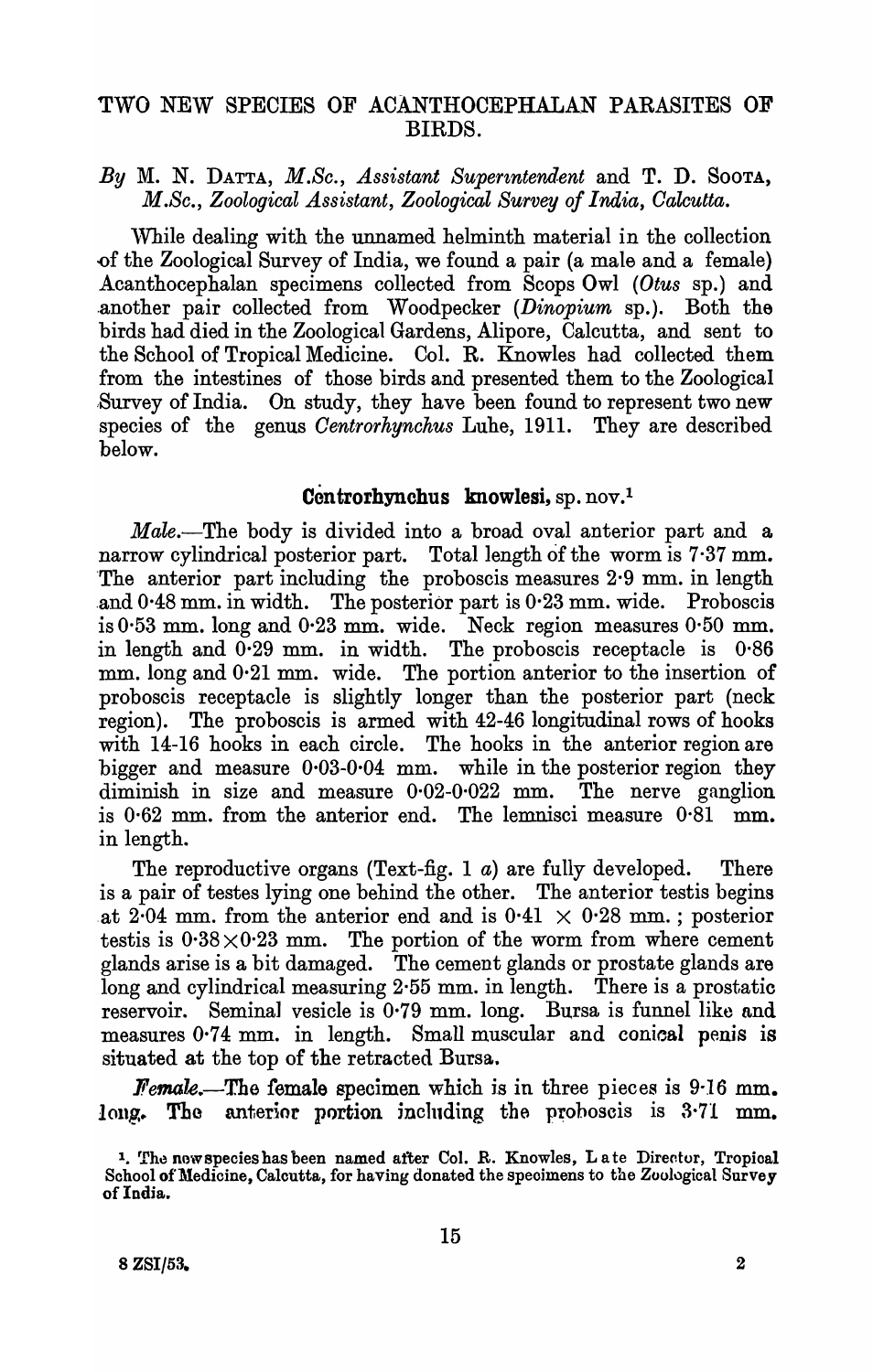in length and  $0.46$  mm. in width. The posterior part is  $0.21$  mm. wide. Proboscis including the neck is 1.04 mm. in length. The hooks are of the same number and size as in the male. Proboscis sheath is 1.09 mm. long. Lemnisci measure 0.93 mm. in length. The nerve ganglion is  $0.92$  mm. from the anterior end.



Text-Fig. 1.-Centrorhynchus knowlesi, sp. nov. a. Entire male; b. Some of the hooks on proboscis and neck;

b., bursa; cg., cement glands; l., lemnisci; ng., nerve ganglion; p., proboscis; pe., penis ; ps., proboscis sheath ; sv., seminal vesicle ; t., testes.

The reproductive organs (Text-fig. 2  $a \& b$ ) are fully developed. The ovary is 0.46 mm. long and is having developing egg balls which after development will rupture the ovarian wall and the egg balls having the eggs in them will scatter all over the internal cavity. The eggs in turn after maturity will break away from the egg balls and will flow out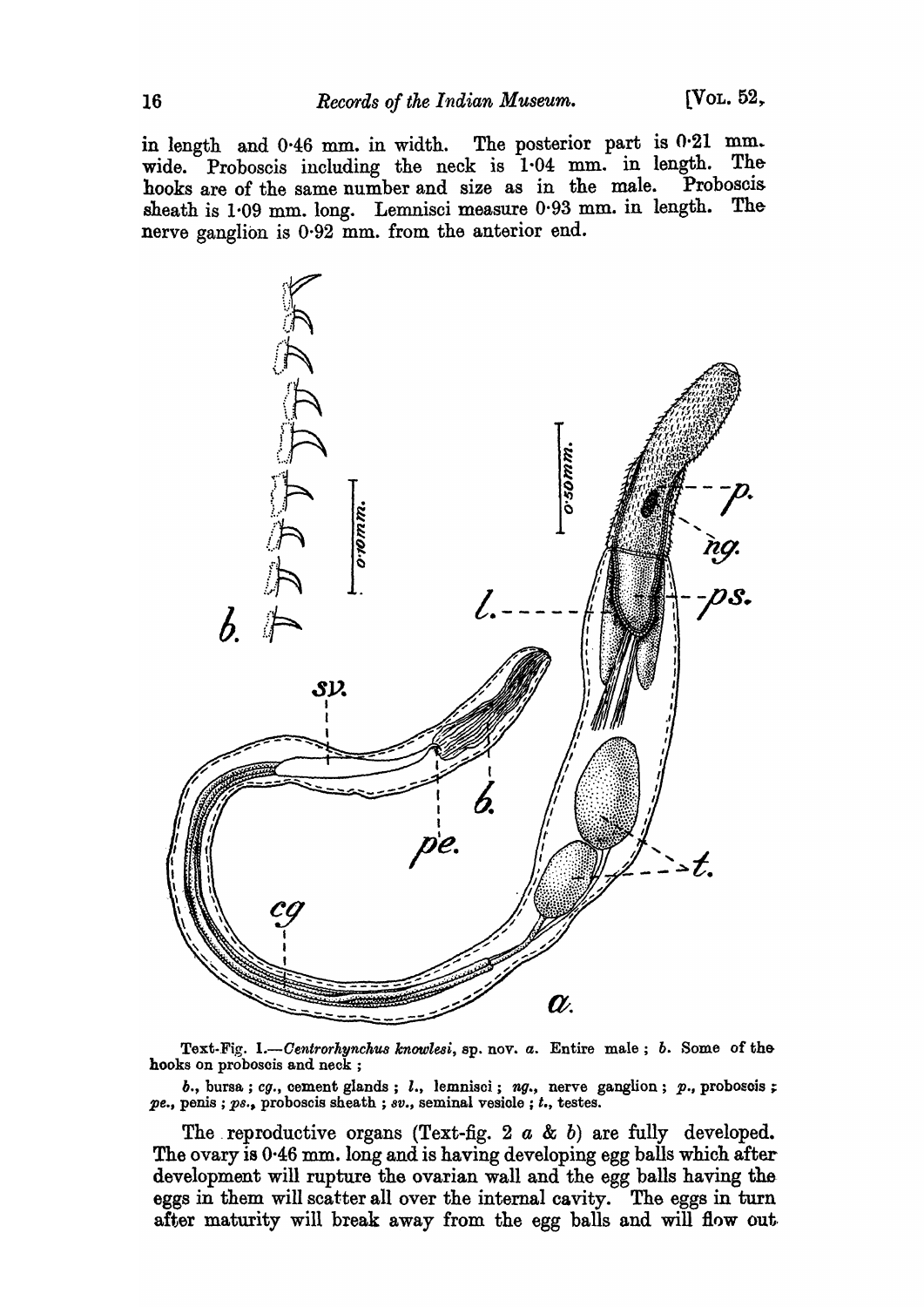

Text-Fig. 2.-Centrorhynchus knowlesi, sp. nov. *a*. Anterior region of female; *b.* A part of posterior region of female.

*gc.,* guard cells; l., lemnisci; *ng.,* nerve ganglion; *0.,* developing ovary with ova; *p.*, proboscis; *ps.*, proboscis sheath; *u.*, uterus; *ub.*, uterine bell; *v.*, vulva; *vg.*, vagina; *vm.,* vaginal muscles.

through the uterine bell which measures 0·20 mm. in length. The uterus is  $0.39$  mm. and vagina  $0.15$  mm. in length.

|                                                |                  | C. californicus. | C. knowlesi.             |
|------------------------------------------------|------------------|------------------|--------------------------|
| 1. Length of the worms<br>$\bullet$            | $\bullet$        | $3.15$ mm.       | $\delta$ -7.37 mm.       |
|                                                |                  |                  | $\frac{1}{2}$ -9.16 mm.  |
| 2. Length of the broad anterior portion        |                  |                  | $\lambda - 2.9$ mm.      |
| including the proboscis.                       |                  |                  | $9 - 3.71$ mm.           |
| 3. Width of the broad portion                  | $\ddot{\bullet}$ | $0.38$ mm.       | $\sim -0.48$ mm.         |
|                                                |                  |                  | $9 - 0.46$ mm.           |
| 4. Width of the narrow portion                 | $\bullet$        |                  | $3 - 0.23$ mm.           |
|                                                |                  |                  | $9 - 0.21$ mm.           |
| 5. Hooks                                       |                  | $48\times21-22$  | $42 - 46 \times 14 - 16$ |
| 6. Length of the hooks in the anterior region  |                  | $0.042$ mm.      | $0.03 - 0.04$ mm.        |
| of the proboscis.                              |                  |                  |                          |
| 7. Length of the hooks in the posterior region |                  | $0.031$ mm.      | $0.02 - 0.022$ mm.       |
| of the proboscis.                              |                  |                  |                          |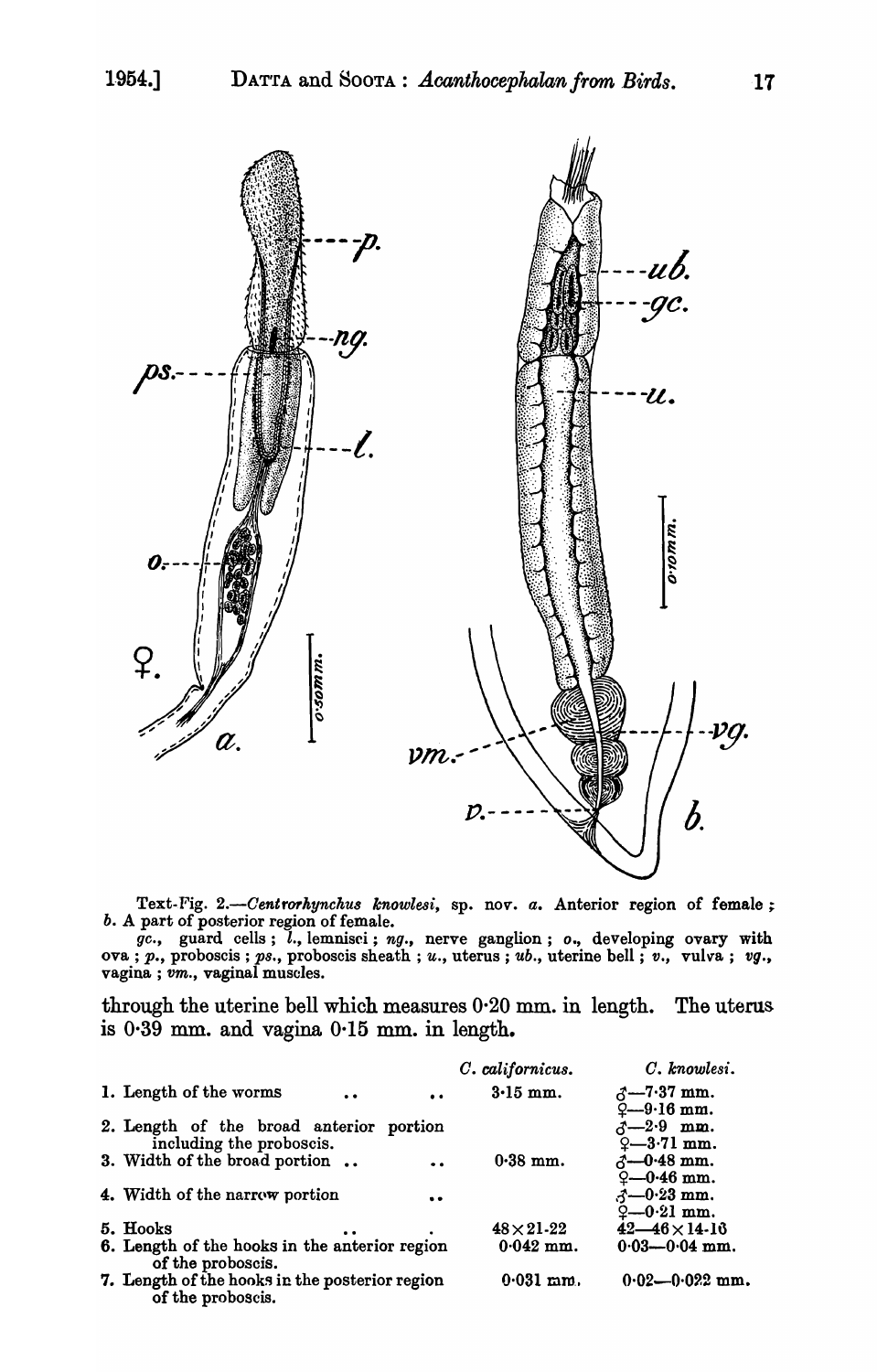*Specific diagnosis.-Length* of the specimens 7·37-9·16 mm.. Body divided into a broad oval anterior and a narrow cylindrical posterior portion. In the male the broad portion extending nearly upto the testes while in the female upto the ovary. Number of longitudinal rows of hooks 42-46 and number of hooks in each circle 14-16. Hooks in the anterior region bigger than in the posterior region.

*Type specimens.*—No. W 3830/1, Zoological Survey of India, Calcutte.

*H ost.-Scops* Owl.

*Locality.-Calcutta.* 

*Remarks.-The* new species approximates O. *californicus* Millzner in body form and number of longitudinal rows of hooks but differs from it in the body size and the number of hooks in each row.

No comparison of the genital organs of the present species on the one hand and those of Millzners' specimens on the other, has been attempted because in the former the genital organs are fully developed, in the latter, only the male organs were developing and the female ones revealed nothing.

## Centrorhynchus bengalensis, sp. nov.

*Male.*—The length of the worm is 5.35 mm. Body is divided into a broad oval anterior part and a narrow tubular posterior part. The former including the proboscis measures  $2.44$  mm. in length and  $0.59$ mm. in width. The latter is 0·30 mm. wide. The proboscis is 0·47 mm. long and 0·28 mm. wide. The neck is 0·27 mm. in length and 0·32 mm. in width. The proboscis is armed with 35-40 longitudinal rows of hooks with 14-18 hooks in each circle. The hooks in the anterior region are bigger than in the posterior region. The former measure  $0.02-0.04$  mm. and the latter  $0.022-0.025$  mm. in length. The proboscis sheath is  $0.73$  mm. long. The nerve ganglion is  $0.87$  mm. from the anterior end. The lemnisci are 0·7 mm. long.

Reproductive organs (Text-fig. 3  $a$ ) are fully developed. The testes are equal in size being  $0.31 \times 0.23$  mm. The anterior test is situated at 1·68 mm. from the anterior end. Cement glands are 1·28 mm. long. There is a prostatic reservoir. In the mounted specimen the origin of each cement gland could not be traced and so the total length of the cylindrical cement mass was taken. Seminal vesicle is a pear shaped organ which is  $0.49$  mm. long. Bursa is  $0.58$  mm. in length,

*Female.*—The female specimen is 5.39 mm. long. The body is divided into two parts as in the male. The broad anterior part of the body including the proboscis is  $2.26$  mm. long and  $0.40$  mm. wide. The narrow posterior part of the body is 0·17 mm. wide. The proboscis is 0·52 mm.. in length and 0·32 mm. in breadth. The neck is 0·29 mm. long and  $0.30$  mm. broad. The number and arrangement of the hooks is the same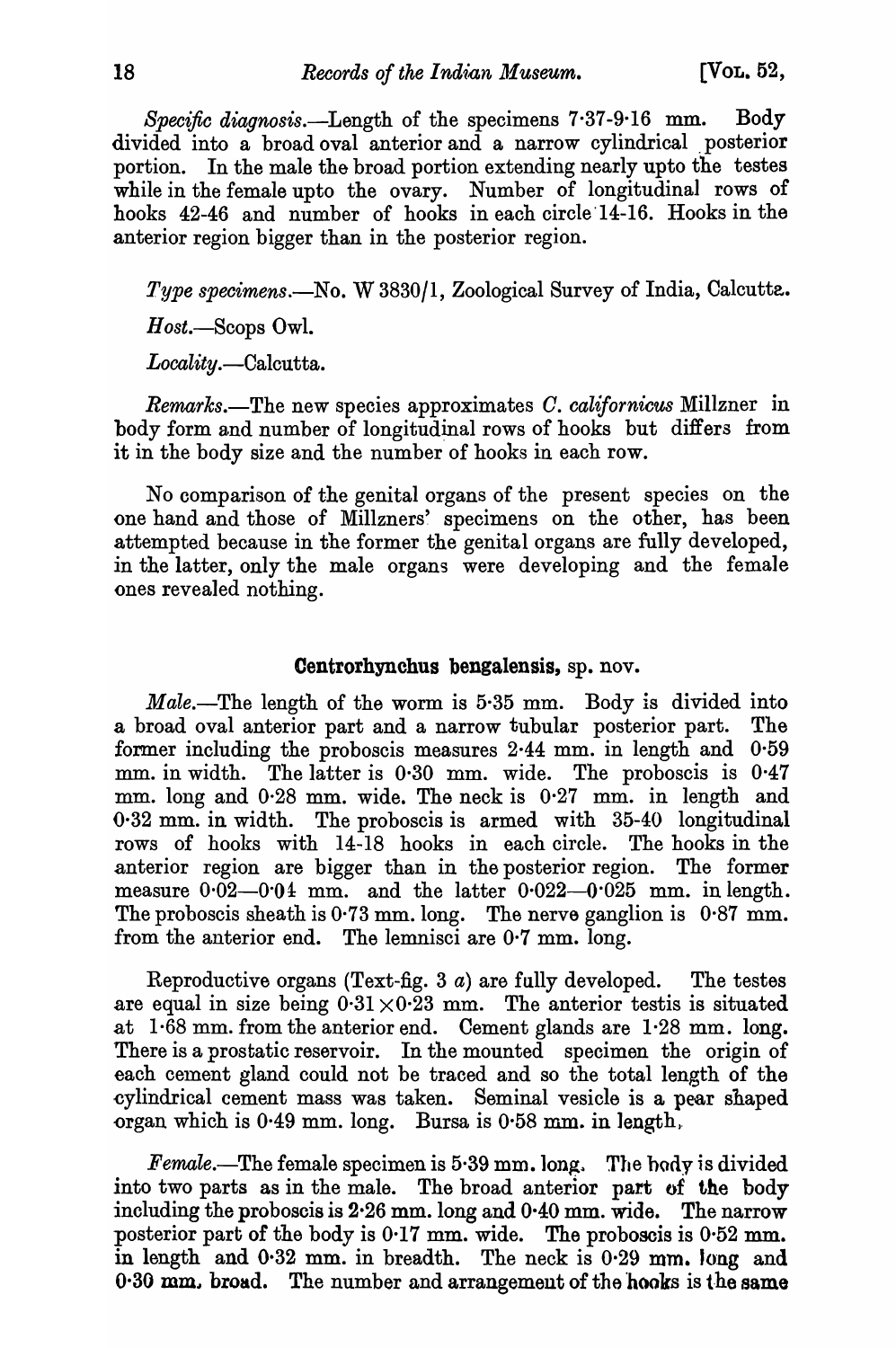

Text-Fig. 3.—Centrorhynchus bengalensis, sp. nov. a. Entire male; 1. Entire female; b., bursa; l., lemnisci; ng., nerve ganglion; o., ova; p., proboscis; pe., penis;  $pg.$ , prostatic glands ; ps., proboscis sheath ; sv., seminal vesicle ; t., testes.

as in the male. Proboscis receptacle is  $0.93$  mm. long. Nerve ganglion is 0.83 mm. from the anterior end of the body.

The ovary (Text-fig.  $3$  b) is attached to the base of the proboscis sheath by a ligament. Egg balls are clearly seen in it. Trace of uterine bell, uterus and vaginal duct was noticed in the specimen.

|                                                                                             |           | C. erraticus.         | $C.$ bengalensis.                                                                  |
|---------------------------------------------------------------------------------------------|-----------|-----------------------|------------------------------------------------------------------------------------|
| 1. Length of the worms                                                                      | $\bullet$ | $7.5 - 8.5$ mm.       | $\delta$ -5.35 mm.<br>$9 - 5.39$ mm.                                               |
| 2. Width of the anterior broad<br>portion of the body.                                      |           | $1.2 - 1.4$ mm.       | $\beta - 0.59$ mm.<br>$9 - 0.40$ mm.                                               |
| 3. Width of the posterior narrow<br>portion of the body.                                    |           | $0.425 - 0.5$ mm.     | $\substack{\text{$\triangle$} -0.30 \text{ mm}.}}$<br>$\Omega = 0.17 \text{ mm}$ . |
| 4. Hooks<br>$\bullet$ $\bullet$                                                             | $\bullet$ | $36 \times 21 - 22$ . | $35 - 40 \times 14 - 18$                                                           |
| 5. Length of the hooks in the $0.055 - 0.065$ mm.<br>anterior region of the pro-<br>boscis. |           |                       | $0.02 - 0.01$ mm.                                                                  |
| <b>6.</b> Length of the hooks in the<br>posterior region of the<br>proboscis.               |           | $0.042$ mm.           | $0.022 - 0.025$ mm.                                                                |

Specific diagnosis.—Length of the specimens  $5.35$  -  $5.39$  mm. Anterior portion of the body uniformally swollen nearly upto the region of the